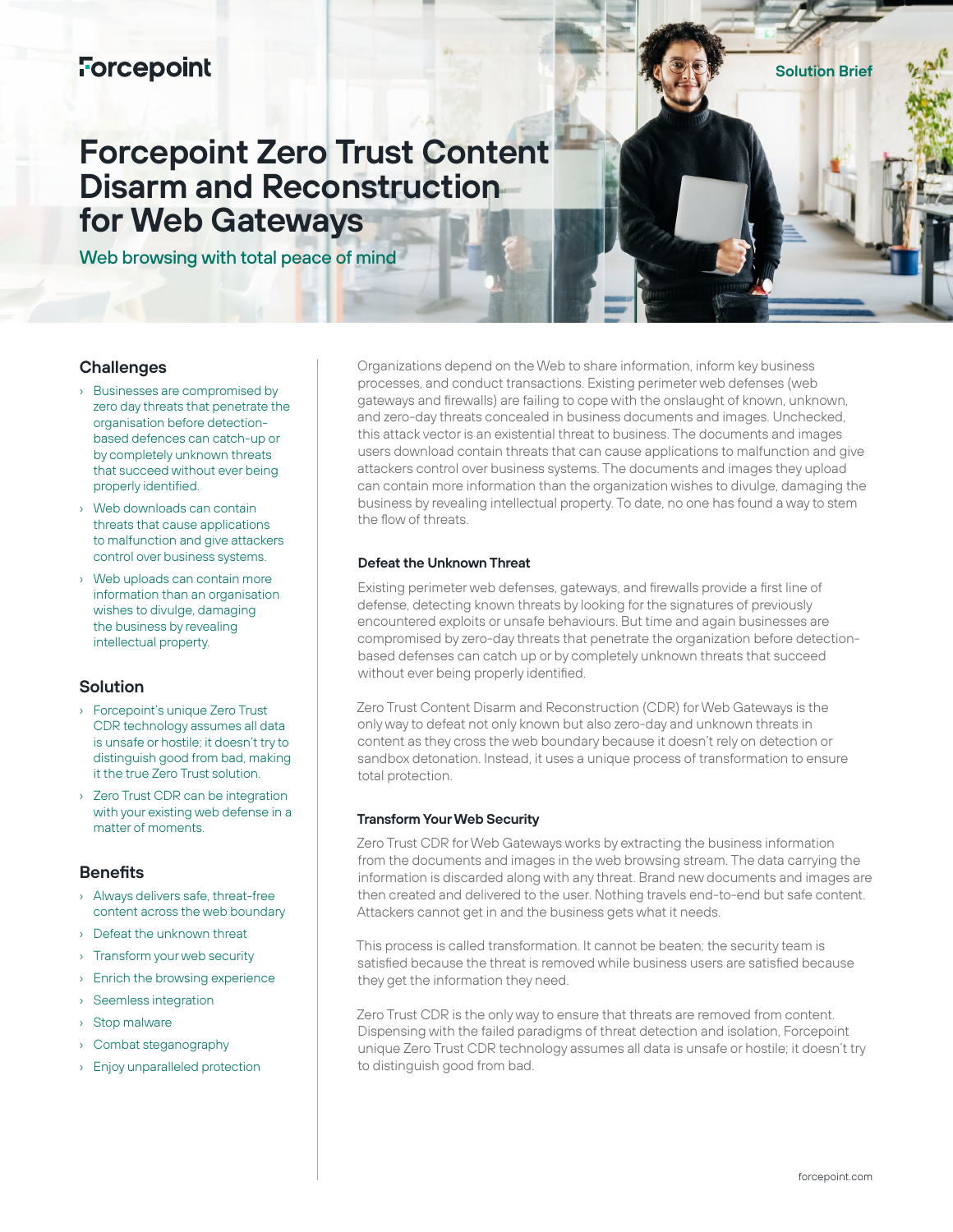#### **Enrich the Browsing Experience**

As security teams battle to deal with cyber attackers who seem able to constantly stay one step ahead, it is the business user who suffers. Time spent dealing with false positive security alerts or waiting for documents to be checked and released inhibits business processes and limits productivity. And when things go wrong, remediation is costly and time-consuming.

Zero Trust CDR for Web Gateways enriches the user's experience of the web and social media because they get timely access to the business information they need to read, share, and transact, with absolutely no risk of compromise from the content they consume.

#### **Ensure Digitally Pure Content**

As web and social media usage continues to inform every aspect of business, it has never been more important to ensure that the content it carries is safe, pure, and threatfree. Any business that is able to establish a track record for guaranteeing its users, business partners, and customers access to clean, pure business content will differentiate themselves in what is fast becoming a lawless cyber landscape.



Zero Trust CDR for Web Gateways does exactly that, ensuring businesses can reap the benefits of Web and social media usage with confidence that the business content they handle is threat free.

#### **Integrate Seamlessly with Existing Defenses**

Zero Trust CDR for Web Gateways integrates seamlessly with existing perimeter web defenses, web gateways, and application firewalls using the industry standard ICAP protocol. Deployed as a "sidecar", the solution is configured so that the web gateway or firewall passes documents and images to a [Forcepoint Gateway eXtension \(GX\)](https://www.forcepoint.com/sites/default/files/resources/datasheets/datasheet-forcepoint-gateway-extension-en_0_0.pdf) server over ICAP where they are transformed to remove any concealed threat and then passed back to the gateway for delivery onward to the user.

Integration with the existing perimeter web defense takes a matter of moments and pre-built integration files are available for a number of popular web gateways and firewalls to make the process even easier.

#### **Stop Malware Infiltration in Content**

Office documents, Adobe Portable Document Files (PDFs), and images are now the most common carriers of malware. The complexity of these file formats and the applications that manipulate them make them a natural target for attackers. Whatever the malware—from ransomware and banking trojans to remote access kits and keyloggers—cyber criminals know that the best place to conceal their latest zero-day threat is inside an everyday business document. Techniques such as the use of fileless malware and file polymorphism make it even harder to deal with the threat using conventional detection based cyber security and the Web is the perfect vector for infiltration.

Zero Trust CDR for Web Gateways ensures that business users can upload and download business documents and images over the web with complete peace of mind because of the unique way they are transformed. Every document and image is subject to transformation and every one is threat free.

#### **Stop Data Loss Concealed in Image Steganography**

Steganography is the covert hiding of data within seemingly innocuous files. It's a way of encoding a secret message inside another message, called the carrier, with only the desired recipient able to read it. Now Stegware, the weaponization of steganography by cyber attackers, is on the rise. It is offered by default in malware-as-a-service kits on the Dark Web. It has been used in malvertising campaigns to extort money from thousands of users and bring reputable news sites to their knees. It has been used in conjunction with social media web sites to steal high value financial assets concealed in seemingly innocuous images. All of this is bad news for IT professionals using tools that identify unsafe data since steganography is impossible to detect.